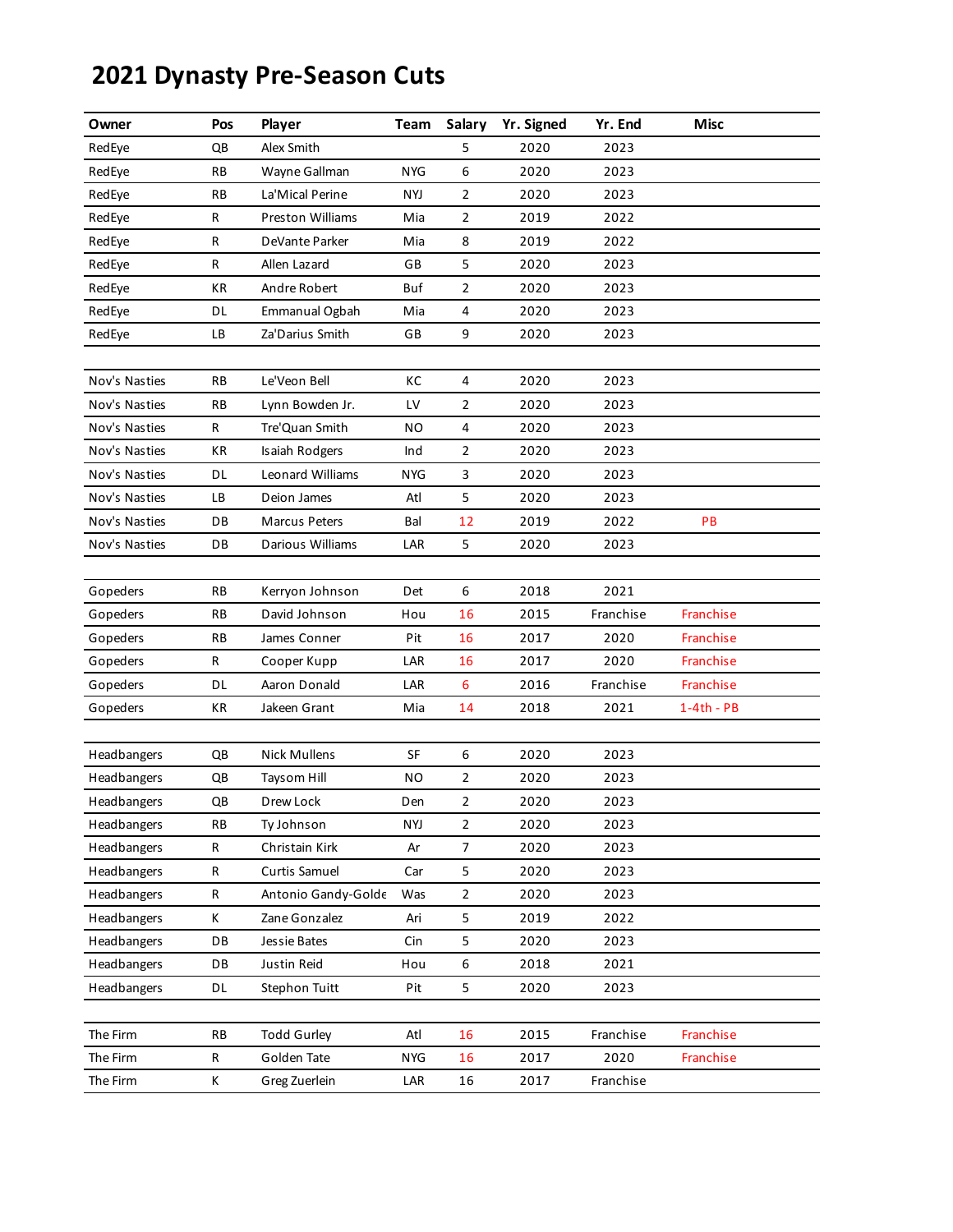## **2021 Dynasty Pre-Season Cuts**

| Owner           | Pos          | Player                | Team       | Salary         | Yr. Signed | Yr. End   | <b>Misc</b>  |
|-----------------|--------------|-----------------------|------------|----------------|------------|-----------|--------------|
| Diamonds & Rust | RB           | Kenyan Drake          | Mia        | 16             | 2017       | 2020      | Franchise    |
| Diamonds & Rust | RB           | Phillip Lindsay       |            | 9              | 2020       | 2023      |              |
| Diamonds & Rust | R            | Mike Williams         | LAC        | 16             | 2017       | 2020      | Franchise    |
| Diamonds & Rust | R            | Sammy Watkins         |            | 10             | 2020       | 2023      |              |
| Diamonds & Rust | КR           | Tarik Cohen           | Chi        | 3              | 2019       | 2022      |              |
| Diamonds & Rust | К            | Ryan Succop           | TB         | 14             | 2020       | 2023      |              |
| Diamonds & Rust | К            | Cairo Santos          | Chi        | 10             | 2020       | 2023      |              |
| Diamonds & Rust | LВ           | TJ Watts              | Pit        | $\overline{7}$ | 2017       | 2020      | Franchise    |
| Diamonds & Rust | DB           | <b>Brandon Jones</b>  | Mia        | $\overline{2}$ | 2020       | 2023      |              |
|                 |              |                       |            |                |            |           |              |
| <b>Stormers</b> | RB           | Salvon Ahmed          | Mia        | 5              | 2020       | 2023      |              |
| <b>Stormers</b> | R            | Breshad Perriman      | NYJ        | 8              | 2020       | 2023      |              |
| <b>Stormers</b> | R            | AJ Green              | Ari        | 12             | 2020       | 2023      |              |
| <b>Stormers</b> | $\mathsf{R}$ | <b>Gabriel Davis</b>  | Buf        | 4              | 2020       | 2023      |              |
| <b>Stormers</b> | КR           | Deonta Harris         | ΝO         | 6              | 2019       | 2022      |              |
| <b>Stormers</b> | К            | Jason Myers           | Sea        | 14             | 2020       | 2023      |              |
| <b>Stormers</b> | DL           | Romeo Okwara          | Det        | 5              | 2020       | 2023      | PB           |
|                 |              |                       |            |                |            |           |              |
| Larry Birds     | QB           | Jared Goff            | LAR        | 31             | 2016       | Frsnchise | Franchise    |
| Larry Birds     | RB           | Royce Freeman         | Den        | 6              | 2018       | 2021      | $1-4th$      |
| Larry Birds     | RB           | <b>Frank Gore</b>     |            | 8              | 2020       | 2023      |              |
| Larry Birds     | R            | TY Hilton             | Ind        | 16             | 2016       | Franchise | Franchise    |
| Larry Birds     | R            | <b>Brandin Cooks</b>  | LAR        | 16             | 2014       | Franchise | Franchise    |
| Larry Birds     | R            | TJ Hockenson          | Det        | $\overline{2}$ | 2019       | 2022      |              |
| Larry Birds     | DL           | Ryan Kerrigan         | Was        | 6              | 2017       | 2020      | Franchise    |
| Larry Birds     | LB           | Jarrad Davis          | Det        | $\overline{7}$ | 2017       | 2020      | Franchise    |
| Larry Birds     | DB           | Jamal Adams           | NYJ        | 8              | 2017       | 2020      | Franchise    |
| Larry Birds     | DB           | Jabrill Peppers       | Cle        | 8              | 2017       | 2020      | Franchise    |
|                 |              |                       |            |                |            |           |              |
| <b>Wiseguys</b> | RB           | Ke'Shawn Vaughn       | TB         | $\mathbf 2$    | 2020       | 2023      |              |
| Wiseguys        | RB           | Eno Benjamin          | Ar         | $\overline{2}$ | 2020       | 2023      |              |
| Wiseguys        | R            | Kenny Golladay        | <b>NYG</b> | 16             | 2017       | 2020      | Franchise    |
| Wiseguys        | R            | Jarvis Landry         | Cle        | 11             | 2020       | 2023      |              |
| Wiseguys        | DL           | DeForest Buckner      | SF         | 8              | 2019       | 2022      | PB           |
| Wiseguys        | DL           | Ndamukong Suh         | TB         | 6              | 2020       | 2023      |              |
| Wiseguys        | LB           | <b>Blake Martinez</b> | GB         | 9              | 2018       | 2021      | $1-4th - PB$ |
| Wiseguys        | DB           | Erik Harris           | LV         | $\overline{7}$ | 2020       | 2023      |              |